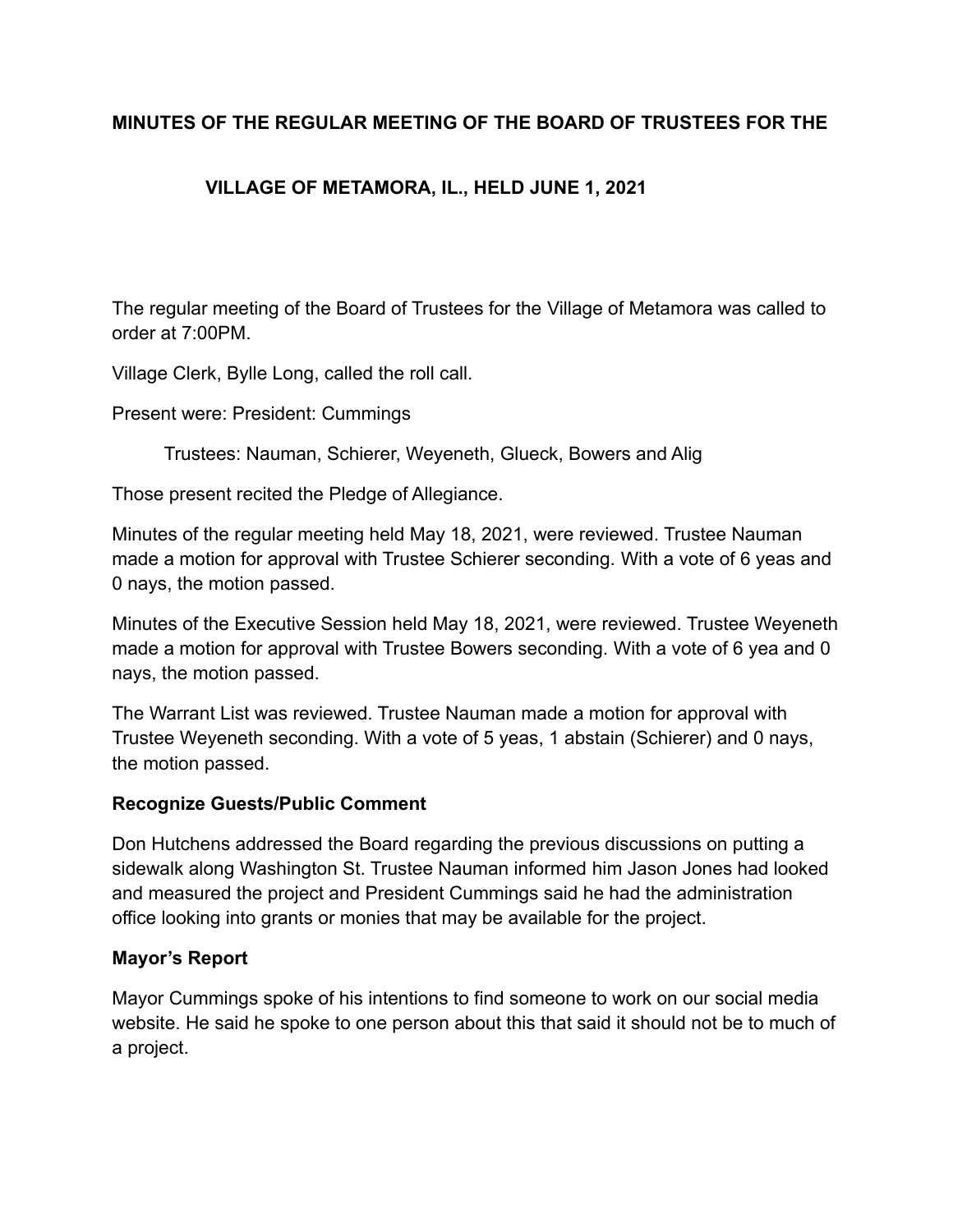He said there is a meeting this Thursday, June  $3<sup>rd</sup>$ , with the library board to discuss the future site and building plans for a new library.

## **Attorney's Report**

There was none.

### **Engineer's Report**

There was none.

### **Treasurer's Report**

There was none.

### **Public Works Department**

Trustee Nauman said the next meeting for union negotiations is scheduled for June 10<sup>th</sup>. He said Trustee Weyeneth will join the meeting as he has looked into more details on the insurance issue.

Trustee Nauman, after detailed information received at the previous committee meeting, made a motion to approve the purchase and installation of a new A/C unit for the administration building from Leach Heating & Cooling in the amount not to exceed \$4200.00. Trustee Alig seconded the motion and with a vote of 6 yeas and 0 nays, the motion passed.

### **Police/Fire/ESD**

After discussions were held at the last committee meeting, the following motions were presented:

Trustee Schierer made a motion to approve the upgrading of the camera system in the interrogation room at the police dept. in the amount not to exceed \$7700.00. Trustee Weyeneth seconded the motion and with a vote of 6 yeas and 0 nays, the motion passed.

Trustee Schierer made a motion to approve the part-time police officers' pay to \$19.00 per hour. He stated this was to stay competitive with other area departments. Trustee Weyeneth seconded the motion and with a vote of 6 yeas and 0 nays, the motion passed.

Trustee Schierer then made a motion to hire another full-time police officer. Trustee Alig seconded the motion and with a vote of 6 yeas and 0 nays, the motion passed.